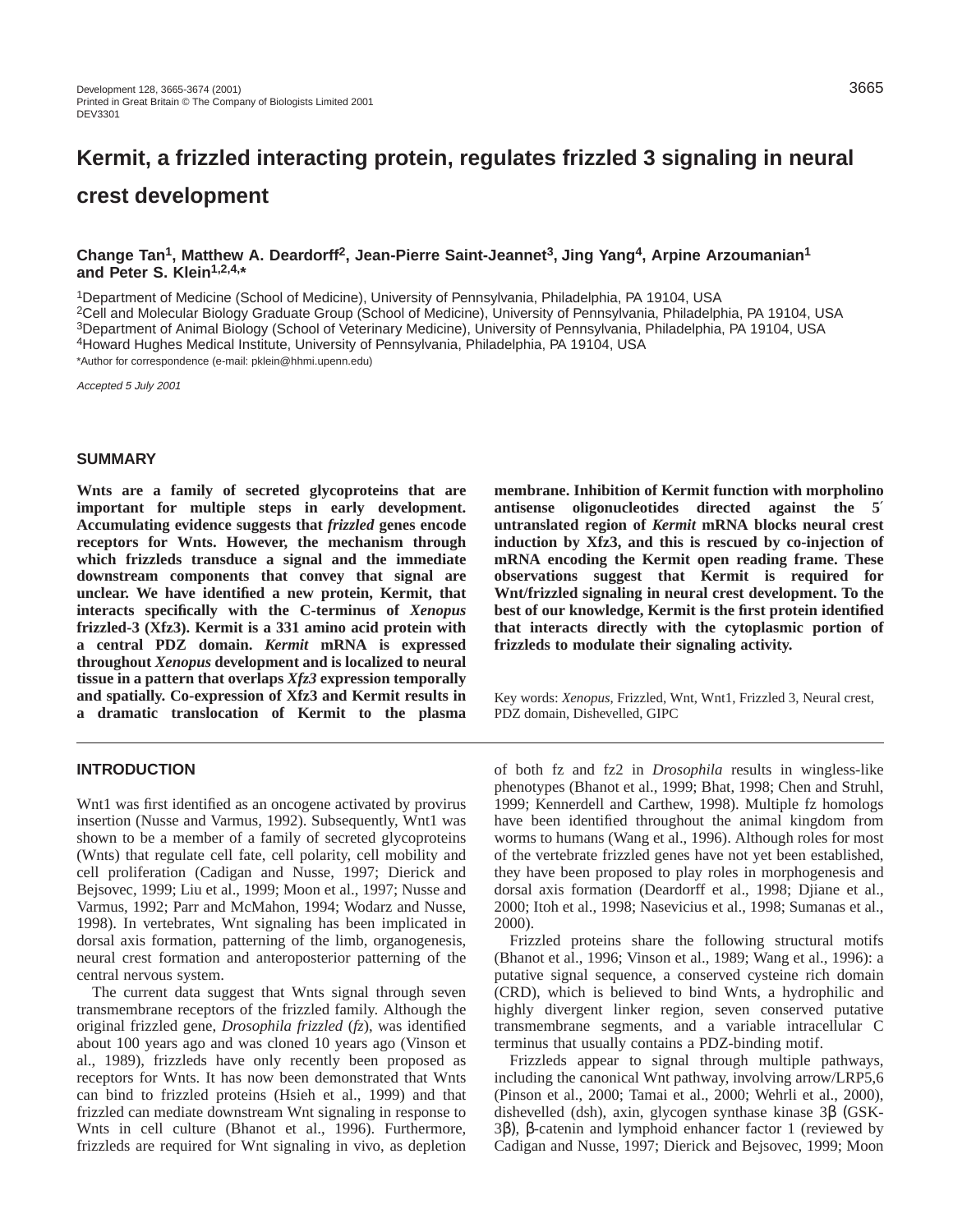## 3666 C. Tan and others

et al., 1997; Wodarz and Nusse, 1998), and the tissue polarity pathway, which also involves dsh (Krasnow et al., 1995), but not GSK-3β and β-catenin (Boutros et al., 1998). Epistasis experiments in *Drosophila* have implicated *prickle*, *inturned*, *fuzzy*, *multiple-wing-hair* (Wong and Adler, 1993), *RhoA* (Strutt et al., 1997), Jun-N-terminal kinase (JNK) and Jun (Boutros et al., 1998) in the regulation of the tissue polarity pathway. In addition, ectopic expression of rat frizzled 2 (Fz2), but not Fz1, in zebrafish appears to function through heterotrimeric G proteins, although it is not yet clear whether this interaction is direct or indirect (Slusarski et al., 1997). Related to this, different frizzleds differ in their abilities to activate protein kinase C (PKC) (Sheldahl et al., 1999). Recent data also show that one frizzled may be able to activate multiple pathways. For example, in *Drosophila* embryos, *fz* and *fz2* serve overlapping functions, both signaling through GSK-3β/zeste white-3 and β-catenin/armadillo (Bhanot et al., 1999; Bhat, 1998; Chen and Struhl, 1999; Kennerdell and Carthew, 1998; Rulifson et al., 2000). However, fz does not appear to signal through β-catenin/armadillo to establish correct tissue polarity in the adult wing (Boutros et al., 1998). *Xenopus* fz7 (Xfz7) has also been reported to function through both canonical and noncanonical pathways (Djiane et al., 2000; Medina et al., 2000; Sheldahl et al., 1999; Sumanas et al., 2000).

The C termini of frizzleds may be essential for their functions. When tryptophan 500 in the third extracellular loop of fz is mutated to a stop codon, this mutant is phenotypically null, though it is expressed at the same level as wild type (Jones et al., 1996). The same mutation at the equivalent position in *lin-17*, a *Caenorhabditis elegans* frizzled gene, results in the disruption of asymmetric cell division (Sawa et al., 1996). Deletions of the C termini after the seventh putative transmembrane domains of frizzleds render the receptors inactive (M. A. D. and P. S. K., unpublished) and these deletion mutants sometimes behave as dominant negative receptors (Sumanas et al., 2000). These observations suggest that the Ctermini of frizzleds are essential for signaling and/or interpretation of the signal and may be involved in binding of downstream targets. Umbhauer and colleagues (Umbhauer et al., 2000) suggest that a conserved motif (Lys-Thr-X-X-X-Trp) located two amino acids after the seventh transmembrane domain of frizzleds is required for activation of the Wnt/βcatenin pathway.

Dsh is the most proximal cytosolic component identified so far for frizzled signaling, and appears to be common to multiple frizzled pathways. Overexpression of rat Fz1 causes a dsh-GFP fusion protein to translocate from the cytoplasm to the membrane (Yang-Snyder et al., 1996). However, direct interaction between frizzleds and dsh has not been reported. Therefore, it remains of great interest to identify the molecules that interact directly with frizzleds to convey signaling.

We report here the identification of a new gene, *Kermit*, that interacts strongly with Xfz3 but not with Xfz8. *Kermit* is expressed throughout *Xenopus* development and is localized to the anterior neural tissue in a pattern highly similar to *Xfz3* temporally and spatially. In addition, co-expression of Xfz3 with Kermit recruits Kermit to the plasma membrane. Finally, depletion of Kermit using morpholino antisense oligonucleotides suggests that Kermit is required for Wnt-1/frizzled-3 signaling in neural crest development.

# **MATERIALS AND METHODS**

### **Cloning of Kermit**

To clone frizzled interaction proteins, the C terminus of Xfz7 (M. A. D. and P. S. K., unpublished; Djiane et al., 2000; Sumanas et al., 2000; Wheeler and Hoppler, 1999) was fused to the GAL4 DNAbinding domain and used as bait to screen a *Xenopus laevis* oocyte cDNA library fused to the GAL4 activation domain, according to standard protocols (Fields and Song, 1989; Clontech manual). Three positive clones were obtained, two of which were identical. The overlap region of these clones was used to screen *Xenopus* oocyte (gift of Alan Wolfe) and stage 30 head (gift of Richard Harland) cDNA libraries. The largest open reading frame is preceded by stops in all reading frame and encodes a protein of 331 amino acids. cDNAs containing the entire open reading frame were identified in both libraries (from the head library, two alleles were identified that are over 99% identical at the nucleotide level. These two alleles, as well as the cDNA isolated from the maternal library, encode identical polypeptides). Alignments of the deduced amino acid sequence were performed using the ClustalW alignment of MacVector 6.0 (Oxford Molecular Group). The yeast two hybrid assay was also used to study interaction of known proteins according to the protocol of Clontech except that yeast strain Y190 instead of Y187 was used.

#### **DNA constructs, in vitro transcription and translation**

The C termini of Xfz3 (amino acids 499 to 664), Xfz7 (amino acids 524 to 548) and Xfz8 (amino acids 531 to 583) were cloned into pGEX2TK (Pharmacia) to generate glutathione S-transferase (GST) fusions, and into pAS2-1 (Clontech) to generate GAL4 fusions. Kermit (amino acids 1 to 331), K∆N (amino acids 128 to 331), K∆P (amino acids 1 to 127 and 218 to 331), K∆C (amino acids 1 to 217), KN (amino acids 1 to 127), KP (amino acids 128 to 217) and KC (amino acids 218 to 331) were cloned into pCS2+ (Turner and Weintraub, 1994) and pACT2 (Clontech). A C-terminal GFP-tagged Kermit was generated by fusing the open reading frame of Kermit to GFP in pCS2+, while an N-terminal myc-tagged Kermit was generated by inserting the open reading frame of Kermit to pCS2+MT. Capped synthetic RNAs were generated using an SP6 mMessage mMachine kit from Ambion (Austin, TX). In vitro translation was carried out using rabbit reticulocyte lysate in the presence or absence of L-[35S] methionine, 2 hours at 30°C.

#### **RT-PCR, northern blot and in situ hybridization**

RNAs from different stages of *Xenopus* oocytes and embryos were extracted and RT-PCR performed essentially as described (Wilson and Melton, 1994). Primer sets used in the paper were previously reported for EF1α, MyoD, NCAM, Xfz8 (Deardorff et al., 1998 and references therein), *Xtwist*, *Xslug* (LaBonne and Bronner-Fraser, 1998) and FGFR1 (Deardorff and Klein, 1999). Primers designed for this work were: Xfz3, U-TAACAATCATCCTGCTCGC, D-TTGTACCCAA-GTTGTCTCC; Xfz7, U-TCACTTACCTGGTGGACATGCG, D-TGAGAGTTTGCCTCGATAGCC; and Kermit, U-CTGCTGG-AAAGTTACATGGGAA, D-TTAATAGCGGCCAGCCTTGG.

RT-PCR analysis with these primers was performed with 25 cycles of amplification. For Northern blot, total RNA was probed using a 1.3 kb fragment of Kermit. Whole-mount in situ hybridization was performed as described (Deardorff et al., 1998). In addition, fixed embryos at the gastrula and neurula stages were bisected along the anteroposterior or left-right axes to expose inner surfaces to RNA probe and were then treated as described for intact, fixed embryos.

#### **In vitro binding**

Glutathione S-transferase (GST) fusion proteins incorporating the Ctermini of Xfz3, 7 and 8 were expressed and affinity purified on glutathione agarose, washed three times in binding buffer (20 mM Tris, pH 7.5, 100 mM NaCl, 1 mM EDTA, 0.5% NP-40, 1 mM DTT, bacterial protease inhibitor cocktail (Sigma) and 3% BSA), incubated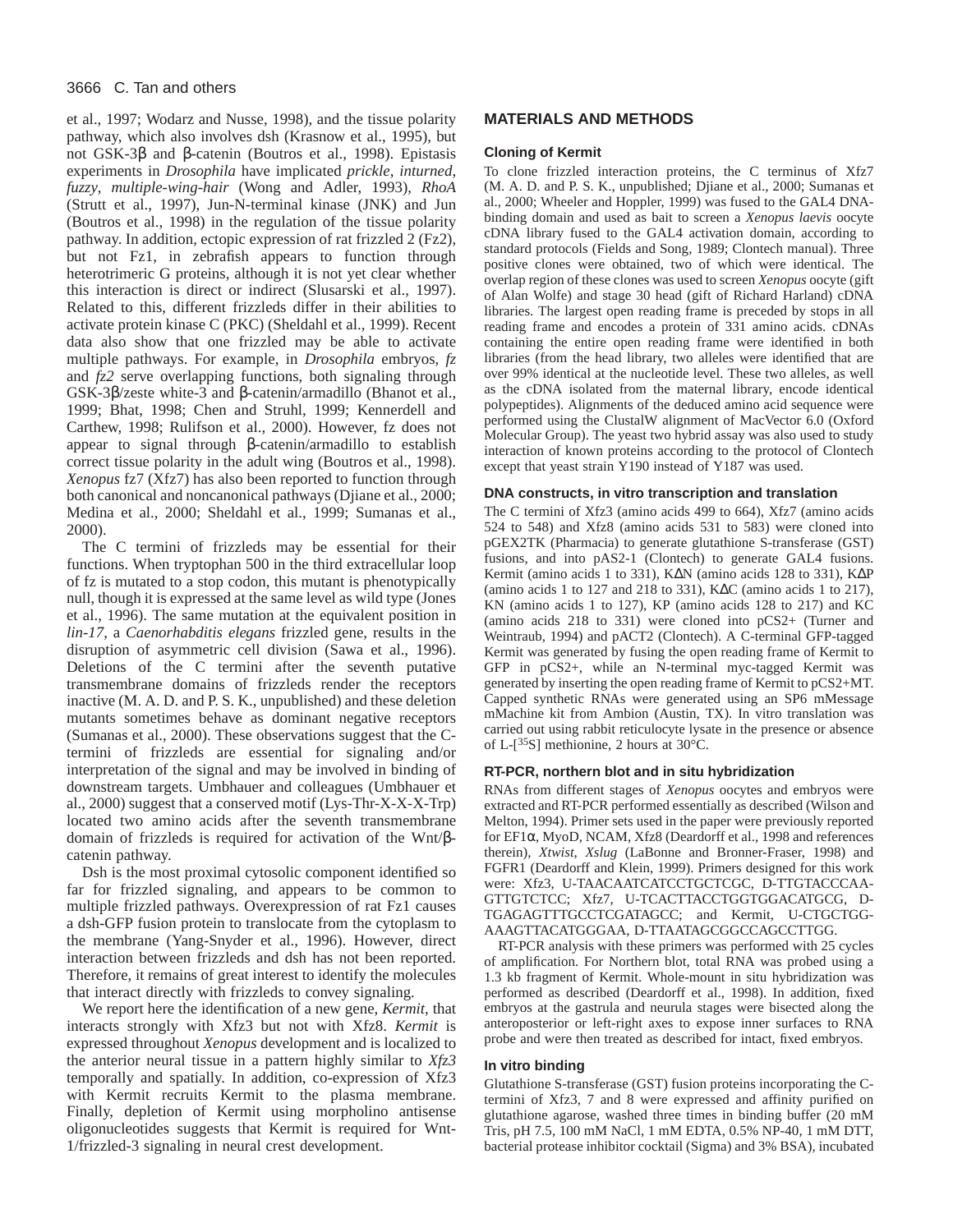with 35S-labeled in vitro translated Kermit for 2 hours at 4°C, and then washed with binding buffer 5 times. Proteins were eluted with 5 mM glutathione and analyzed by polyacrylamide gel electrophoresis, followed by staining with Coomassie Brilliant Blue for total protein and by autoradiography using a phosphoimager (Molecular Dynamics).

## **Embryos, microinjection, immunoprecipitation and immunoblotting**

Fertilization and embryo culture were performed as described (Newport and Kirschner, 1982). Embryos were staged was according to Nieuwkoop and Faber (Nieuwkoop and Faber, 1967). RNA in a volume of 10 nl was injected into embryos as described (Vize et al., 1991). For immunoprecipitation, *Xenopus* embryos were injected at the animal pole at the one-cell stage, developed to stage 9, and lysed in embryo lysis buffer (20 mM Tris, pH=7.5, 140 mM NaCl, 10% glycerol, 1 mM DTT, 2 mM sodium vanadate, 25 mM NaF, 1% Nonidet P-40, and protease inhibitor cocktail for mammalian cells (Sigma)). Anti-Myc monoclonal antibody (9E10, 5 µl ascites) was incubated with 450 µl of cleared lysate for 1-2 hours at room temperature, collected on anti-mouse IgG coupled protein A beads (Upstate, 50 µl) for 1 hour, washed twice with lysis buffer and twice with lysis buffer without Nonidet P-40, and analyzed by western blot using α-Xfz3 (monoclonal antibodies raised against GST-Xfz3 C terminus, amino acids 499-664) and  $\alpha$ -Myc (9E10) antibodies. Polyclonal antibodies to neuropilin 1 interacting protein (Cai and Reed, 1999) were provided by Dr Randy Reed (Johns Hopkins School of Medicine) and to M-semF cytoplasmic domain-associated protein (Wang et al., 1999) by Dr Stephen Strittmatter (Yale University School of Medicine).

## **Membrane translocation**

Kermit-GFP membrane translocation was carried out in similar to dsh-GFP membrane translocation (Yang-Snyder et al., 1996). Briefly, *Xenopus* embryos were injected into the animal pole at the one-cell stage with either GFP mRNA (1 ng) or Kermit-GFP mRNA (1 ng), in the presence or absence of Xfz3 or Xfz8 mRNA (1 ng). Animal caps were dissected and fixed in 4% paraformaldehyde-phosphatebuffered saline (PBS) for 1 hour at room temperature. After four washes with PBST (PBS with 0.1% Tween-20), the caps were mounted upside down in Vectashield (Vector Laboratories). Confocal images were taken with Leica TCS NT confocal microscope using the fluoroscein filter and a 40× objective lens. The thickness of the images showed is 1 µm *z* steps.

## **Neural crest induction assay**

Neural crest induction in ectodermal explants was assayed essentially as described previously (Saint-Jeannet et al., 1997; LaBonne and Bronner-Fraser, 1998) using 100 pg of chordin, 0.1 pg of Xwnt1, 130 pg of Xfz3 and 40-1000 pg of Kermit (as indicated in Figs 7, 8). To deplete Kermit, 2-4 ng of morpholino antisense oligonucleotide (MO; purchased from Gene Tools, LLC in Corvallis, OR) directed against the Kermit 5′ untranslated region (5′-CCACGGACAGCAAA-TCTCACACAG-3′) was injected together with chordin and Xwnt-1 or Xfz3 mRNAs. The control MO was also purchased from Gene Tools, LLC. For rescue, 10 pg of Kermit mRNA lacking the 5′UTR was co-injected with the above mRNAs and Kermit MO into the animal pole at the one-cell stage.

# **RESULTS**

# **Cloning of Kermit**

To identify genes that interact with the frizzled C-termini, a yeast two hybrid assay was used to screen a *Xenopus* oocyte cDNA library using the Xfz7 C terminus as bait. Three

overlapping clones were identified and used to screen *Xenopus* maternal and stage 30 head cDNA libraries, yielding two clones that encode the entire open reading frame. The largest open reading frame preceded by stop codons in all reading frames encodes a novel protein with 331 amino acids (Fig. 1). We named this gene Kermit.

Kermit contains a C-terminal acyl carrier domain (amino acid 262-318) and a central PDZ domain (amino acid 128-217) (Fig. 1, underlined), a proposed protein-protein interacting domain. This PDZ domain, is most similar to the first PDZ domain of rGRIP (glutamate receptor interacting protein; 38% identical and 63% similar) (Dong et al., 1997), and the fourth PDZ domain of multi PDZ domain protein (40% identical and 57% similar) (Ullmer et al., 1998).

Although Kermit is not homologous to any genes of known function, several genes within the GenBank database are similar to Kermit, including a gene identified in mammals as GIPC (RGS-GAIP interacting protein), TIP2 (TAX interaction protein 2), M-semF cytoplasmic domain-associated protein, and neuropilin 1 interacting protein (De Vries et al., 1998; Rousset et al., 1998; Cai and Reed, 1999; Wang et al., 1999). The predicted Kermit sequence is also similar to uncharacterized genes from *Drosophila* and *C. elegans* (*C35 D10.2* and *F44D12*), as well as two additional genes identified by searching the human genome database. An EST from *Xenopus* was also identified in GenBank that is approximately 66% similar to Kermit. The amino acid sequence alignment of Kermit with its *C. elegans* and human homologs is shown in Fig. 1. At the amino acid level, Kermit is 74% identical to human GIPC, 48% identical to the *Drosophila* Kermit-like gene, and 35% identical to *C35D10.2*. The high degree of similarity of these genes to Kermit suggests that they may represent homologs of Kermit or closely related family members. As these genes are from organisms as diverse as human and *C. elegans*, it appears that Kermit is highly conserved during evolution.

# **Expression of Kermit in Xenopus**

To characterize the temporal pattern of Kermit expression, we extracted RNA from multiple stages of embryogenesis and performed northern blots as well as RT-PCR. Thus, Kermit is encoded by a 4.7 kb mRNA that was detected maternally (oocyte RNA) and in early embryos (blastula stage) as detected by northern blot (Fig. 2A). To study the time course of Kermit expression in more detail, total RNA was isolated at different stages from oocytes to tadpole stages of development and analyzed by RT-PCR using Kermit-specific primers (Fig. 2B). This analysis confirmed that Kermit is a maternal gene and is expressed throughout development similar to Xfz3 and Xfz7, but distinct from Xfz8 (Fig. 2B).

Kermit is first clearly detected by whole-mount in situ hybridization at the gastrula stage, with high expression in the dorsal marginal zone at stage 10+ (Fig. 3A). In the neurula, Kermit expression persists in dorsal mesoderm, including notochord and somites (Fig. 3B), and is now also expressed throughout the central nervous system, with highest expression in anterior neural tissue (Fig. 3B,C). At tadpole stages, Kermit mRNA expression remains high in the anterior neural tube, but is also present in the spinal cord, otic vesicle, the eyes, branchial arches (Fig. 3D-F) and the pronephric duct (not shown). The expression pattern of Kermit in the anterior neural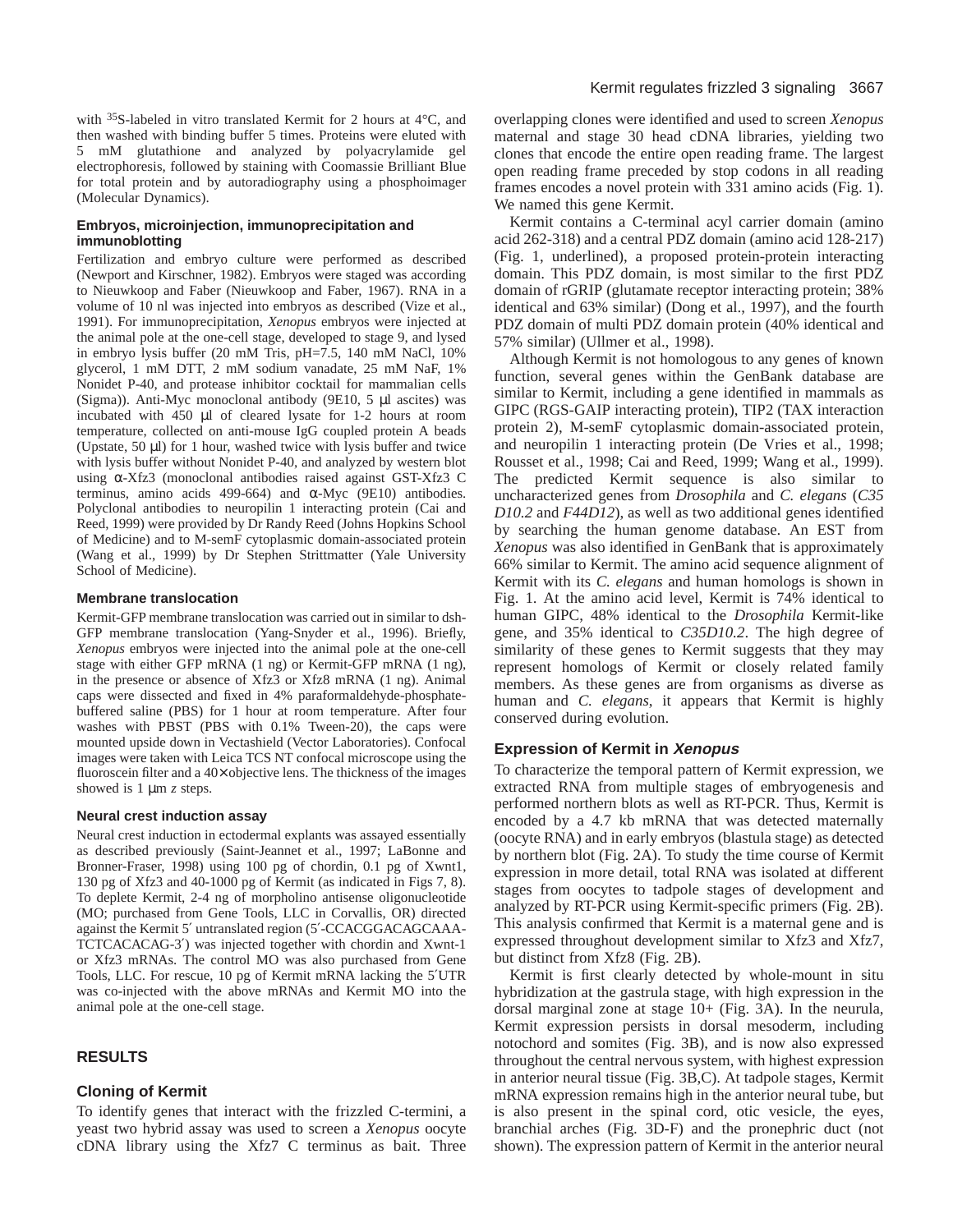|                                                                                                                              | Kermit<br>hGIPC<br>C35D10.2 |                   | MPLGLG<br>1 MPLGLG<br>1 - M Q G Q G S P F C R S R T R S R S R G A F N R S S N H G S V L P I Q P A V L D S I A 42                      |                                                                              | - RRKKASPLMEDEDVS<br>- RRKKAPPLVENEEAEPGRGGLGVGEPGPLGGGG      |  |                         |       | E                                   |                          | - RSALGIS             | IQ.<br>$\mathbf{s}$ | l S<br>I<br>$\mathbb{P}$                        | GGS        | 38<br>39          |
|------------------------------------------------------------------------------------------------------------------------------|-----------------------------|-------------------|---------------------------------------------------------------------------------------------------------------------------------------|------------------------------------------------------------------------------|---------------------------------------------------------------|--|-------------------------|-------|-------------------------------------|--------------------------|-----------------------|---------------------|-------------------------------------------------|------------|-------------------|
|                                                                                                                              | Kermit<br>hGIPC<br>C35D10.2 |                   | $  S$ G G P O<br>43 EESSSTIMTVVNPLMVAARQLKFACQMAHGSPVGIIDKWNMME                                                                       | PGLPPPAPALRPRLVFHAQLAHGSPTGRIEGFSNVK<br>MGLPPPPPALRPRLVFHTQLAHGSPTGRIEGFTNVK |                                                               |  |                         |       |                                     |                          |                       |                     |                                                 |            | 79<br>80<br>85    |
|                                                                                                                              | Kermit<br>hGIPC<br>C35D10.2 | 81                | ELY GKIAEAFN<br>ELY GKIAEAFRIP TAEVMF C TL N TH K V D M D K L L G G Q I G L E D F I<br>86 ELYOSIADCETISKDDIIFLTVNDFKPDMKNMFTGTLNFKDML |                                                                              | V G<br>II P                                                   |  |                         |       |                                     |                          |                       |                     | EVMF C TL N THE L D M D K L L G G Q I G L E D F |            | 122<br>123<br>128 |
|                                                                                                                              | Kermit<br>hGIPC<br>C35D10.2 | 123<br>124<br>129 | FAHVRGOKKELEV KKSEDSLGLTITDNGAG<br>FAHVK GORKEVEVFKSEDAL GLTITDNGAGYAFIKRIKE GSVI<br>FAH IRGQATELRVVKDAKNFGVTITDNGLGNAFIKVISPDSVF     |                                                                              |                                                               |  |                         |       |                                     |                          | IF P F                |                     | IKRIKE GS <b>EL</b> I                           |            | 165<br>166<br>171 |
| <b>Fig. 1.</b> Sequence of<br>Kermit. Deduced amino<br>acid sequences from                                                   | Kermit<br>hGIPC<br>C35D10.2 | 166<br>167<br>172 | HR<br>DHIH - LISVGDMIEAINGQSLLGCRHYEVARLLKELPRGRTFT<br>DRMRPATQVGQLIEAVNGECVLGKRHYQVARTLKNVRRGEECV                                    | GVGDMIEAINGKNLIGSRHEEVARILKELPRGR                                            |                                                               |  |                         |       |                                     |                          |                       |                     |                                                 |            | 207<br>208<br>214 |
| Kermit, human GIPC and<br>C. elegans gene C35D10.2<br>were aligned using<br>MacVector 6.0 ClustalW                           | Kermit<br>hGIPC<br>C35D10.2 | 208<br>209<br>215 | LKLCE<br>LKLTEPRKAFDMISQRSAGGRPGSGPQLGTGRGTLRLRSRGP<br>VRLIAPKTADPGTMKTT --                                                           |                                                                              | FEMIAPRSGF                                                    |  | S<br>G V<br>G K T G G G | G S G | $- A S$<br>$\overline{\phantom{a}}$ | $\overline{\phantom{a}}$ | P S G R G T L R L R S |                     | LAKGTIRFKSEGGF                                  | ∥G P<br>Α  | 249<br>251<br>251 |
| alignment. Identical amino<br>acids are in black boxes<br>and similar amino acids<br>are in gray. The PDZ                    | Kermit<br>hGIPC<br>C35D10.2 | 250               | TVEQLVS<br>252 TVEDLPS - AFEEKAIEKVDDLLESYMGIRD TELAATMVELGKD<br>252 AVEDVODOMIQAEMCGKLNEIFDOYLGVODDOLAMRIWETAS                       |                                                                              | I EEKAV OK VD D L L E S Y M G I R D N E L A G T M V E L G M D |  |                         |       |                                     |                          |                       |                     |                                                 | $_{\rm N}$ | 291<br>293<br>294 |
| domain is underlined.<br>Kermit sequence has been<br>deposited into the<br>GenBank database under<br><b>Accession Number</b> | Kermit<br>hGIPC<br>C35D10.2 | 292<br>294        | KONPDDFSOALDRA-LGDFAFPDEFVFDV<br>KRNPDELAEALDER - LGDFAFPDEFVFDVWGAIGDAKVGRY<br>295 CETLLQLSEAIKESELSMFDFPDGMVFDMWGIIGDLKREQREK       |                                                                              |                                                               |  |                         |       |                                     |                          |                       |                     | W GAIGDAKAGRY                                   |            | 331<br>333<br>337 |
| AF215838.                                                                                                                    | C35D10.2                    | 338               | K P                                                                                                                                   | SPVMKNAISRPSAMKLFE357                                                        |                                                               |  |                         |       |                                     |                          |                       |                     |                                                 |            |                   |

tube is similar to Xfz3 (compare Fig. 3F with 3G; Shi et al., 1998) but also overlaps with Xfz9, which is highly expressed in the dorsal midbrain and hindbrain at late neurula and tadpole stages. Kermit expression partially overlaps with Xfz7, which is broadly expressed in anterior structures (Wheeler and Hoppler, 1999), and overlaps to a more limited extent with



**Fig. 2.** Temporal pattern of Kermit expression. (A) Northern blot of Kermit expression. Kermit was detected as a single band at 4.7 kb. Lanes 1 to 3: total RNA  $(20 \mu g)$  from oocytes, stage 9, and stage 11 embryos. (B) RT-PCR analyses of Kermit, Xfz3, Xfz7 and Xfz8 expression. Lanes 1 to 3: stage II, III-IV and V-VI oocytes. Lanes 4 to 11: RNA from stage 3-4, 7, 10, 12, 20, 27, 32 and 40 embryos. Lane 12: negative control without reverse transcriptase. FGFR1 was used as a loading control.

Xfz2, Xfz4 and Xfz8 (Deardorff and Klein, 1999; Shi and Boucaut, 2000; Deardorff et al., 1998; Itoh et al., 1998). The parallel in expression patterns suggests that frizzled-3/Kermit interactions may be functionally relevant.

### **Interaction of Kermit with Xfzs**

Although Kermit was initially identified through its interaction with Xfz7, the parallel in expression between Kermit and Xfz3 suggested they might also interact. Therefore we analyzed Kermit interaction with the C terminus of Xfz3 as well as Xfz7 and Xfz8, using the two hybrid assay. Colonies containing Kermit and Xfz3 grew faster in selective medium and hydrolyzed X-Gal faster than those with Kermit and Xfz7, while colonies with Kermit and Xfz8 did not grow on selective medium and did not hydrolyze X-Gal. This suggests that Kermit interacts more strongly with the Xfz3 C terminus than with Xfz7 C terminus, and not at all with Xfz8 C terminus (Fig. 4A). In other words, Kermit distinguishes between frizzled Ctermini, suggesting that the interaction is specific.

To identify the regions of Kermit required for interaction, multiple deletions in Kermit were generated (Fig. 4B) and used in the yeast two hybrid assay together with *Xenopus* frizzled C termini. Deletion of the N terminus of Kermit maintained the interaction between Kermit and Xfz3; in fact, deletion of the N terminus appeared to increase binding. All other deletions abolished the interaction. These results suggest that the N terminus is not required for binding, while the PDZ domain and the C terminus are required for interaction with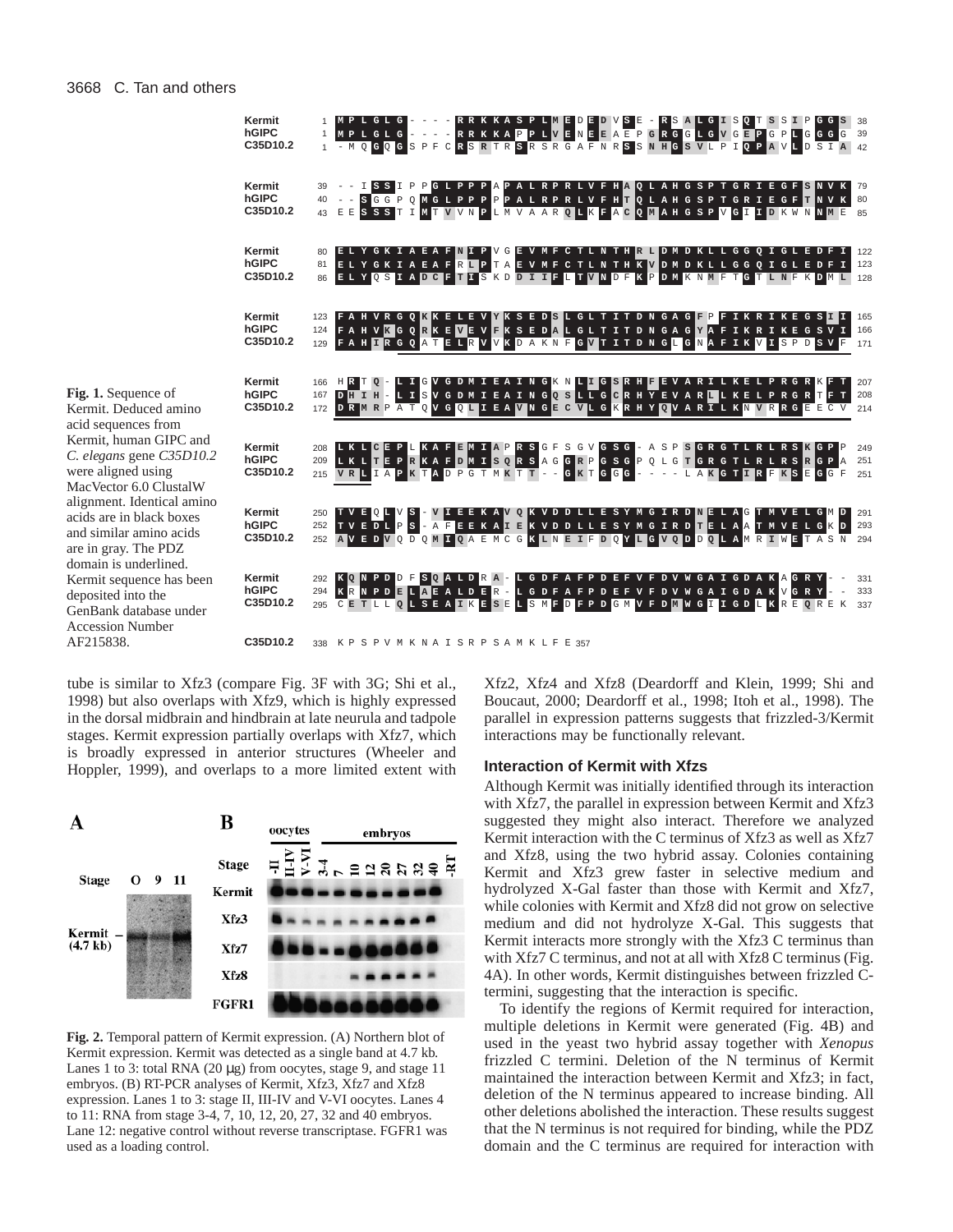**Fig. 3.** Spatial pattern of Kermit expression. In situ hybridization was performed at early gastrula, early and late neurula, and tadpoles stages. (A) A stage 10+ gastrula, with the dorsal lip visible in the lower left. (B) A hemisection of a stage 14 neurulae, with dorsal oriented upwards; diffuse staining is visible in the neural plate, notochord, and paraxial mesoderm. (C) Strong staining in the anterior neural plate of a stage 18 neurula (anterior is towards the left). (D,E) Stage 26 and (F) stage 32 tadpoles, with kermit expression in the neural tube, eye, otic vesicle and branchial arches. (G) Expression of Xfz3 in a stage 32 tadpole.



the Xfz3 C terminus. In addition, neither the PDZ domain alone nor the C-terminal fragment is sufficient for Xfz3 C terminus interaction. The PDZ domain also does not interact with Xfz8.

To confirm the interaction in yeast, in vitro binding assays were performed using the C-termini of Xfz3, Xfz7 and Xfz8 purified as GST-fusion proteins (N-terminal GST), and in vitro translated [35S]-methionine-labeled Kermit. Kermit bound the C termini of both Xfz3 and Xfz7, although the binding between Kermit and Xfz3 was apparently stronger (Fig. 5A). Kermit did not bind appreciably to the C terminus of Xfz8 (Fig. 5A), consistent with the lack of interaction in the yeast two-hybrid assay (Fig. 4). Full-length Xfz3 also co-immunoprecipitated with Kermit (Fig. 5B) when both were co-expressed in *Xenopus* embryos, further confirming the interaction.

## **Membrane translocation of Kermit**

As frizzleds are integral membrane proteins, frizzledinteracting proteins might be expected to localize to the membrane as well. To examine the subcellular localization of Kermit protein, Kermit was tagged with GFP and expressed in the animal pole of *Xenopus* embryos with or without fulllength Xfz3 or Xfz8. Embryos were cultured until the blastula stage and animal pole explants (animal caps) were examined by confocal microscopy. Kermit-GFP by itself was predominantly localized to both cytosol and nucleus (Fig. 6A), similar to GFP alone (Fig. 6C), except that a small amount of  **growth in**

**A**

**B**

|      | growth in<br>-trp, -leu | growth in<br>-trp, -leu, -his | X-gal assay     |
|------|-------------------------|-------------------------------|-----------------|
| Xfz3 | $^{+++}$                | $^{+++}$                      | blue/30 min     |
| Xfz7 | $^{+++}$                | $^{++}$                       | blue/ $1 - 2$ h |
| Xfz8 | $^{+++}$                |                               |                 |

PDZ

| structure       | growth in<br>-trp, -leu | growth in<br>-trp, -leu, -his | X-gal assay |  |  |
|-----------------|-------------------------|-------------------------------|-------------|--|--|
| Kermit<br>PDZ   | $^{++}$                 | $^{+++}$                      | blue        |  |  |
| KΔN             | $^{++}$                 | $++++$                        | blue        |  |  |
| K∆PDZ<br>—<br>— | $^{++}$                 |                               |             |  |  |
| <b>KAC</b>      | $^{++}$                 |                               |             |  |  |
| <b>KN</b>       | $^{++}$                 |                               |             |  |  |
| <b>KPDZ</b>     | $^{++}$                 |                               |             |  |  |
| KC              | $^{++}$                 |                               |             |  |  |

**Fig. 4.** Interaction of Kermit with the C termini of Xfzs in yeast two hybrid assays. Yeast strain Y190 was transformed with Kermit or Kermit mutants and Xfz3, Xfz7 or Xfz8, plated on either nonselective medium (-trp, -leu) or selective medium (-trp, -leu, -his). Growth was checked 3 to 4 days later, and the hydrolysis of Xgal was monitored on filter lifts from all plates. Plus signs indicate size of colonies; minus sign indicates no growth (in left and middle columns) or no X-gal hydrolysis (right column). (A) Interaction of Kermit with the C termini of Xfz3, Xfz7 and Xfz8. (B) Domain requirement of Kermit in interaction with Xfz3. Blue, N terminus (amino acids 1-127); green, PDZ domain (amino acids 128-217); purple, C terminus (amino acid 218-331).

Kermit-GFP was also detected at the plasma membrane. Expression of Xfz3 caused a marked translocation of Kermit-GFP to the membrane (Fig. 6B), with little remaining in the nucleus or cytoplasm. By contrast, Xfz8 had only a small effect on Kermit subcellular distribution (compare Fig. 6E with 6A), consistent with the lack of Xfz8/Kermit interaction by GSTpull down and by two hybrid assay. Xfz3 had no effect on the distribution of GFP alone (compare Fig. 6C with 6D).

## **Overexpression of Kermit inhibits neural crest induction by both Xwnt1 and Xfz3**

The data above show that Kermit interacts strongly with the Cterminus of Xfz3 and is expressed in a pattern highly similar to Xfz3. To test whether this interaction is functionally relevant, we have examined the effect of Kermit on Xfz3 signaling.

In recent work, we have found that Xfz3, which is expressed in the dorsal neural tube, mediates Wnt1-dependent induction of neural crest; overexpression of Xfz3 induces neural crest and inhibition or depletion of Xfz3 blocks neural crest induction in *Xenopus*, suggesting that Xfz3 is required for neural crest induction in *Xenopus* (Deardorff et al., 2001). We have therefore tested the effect of Kermit on Wnt1/Xfz3 mediated neural crest induction using a previously established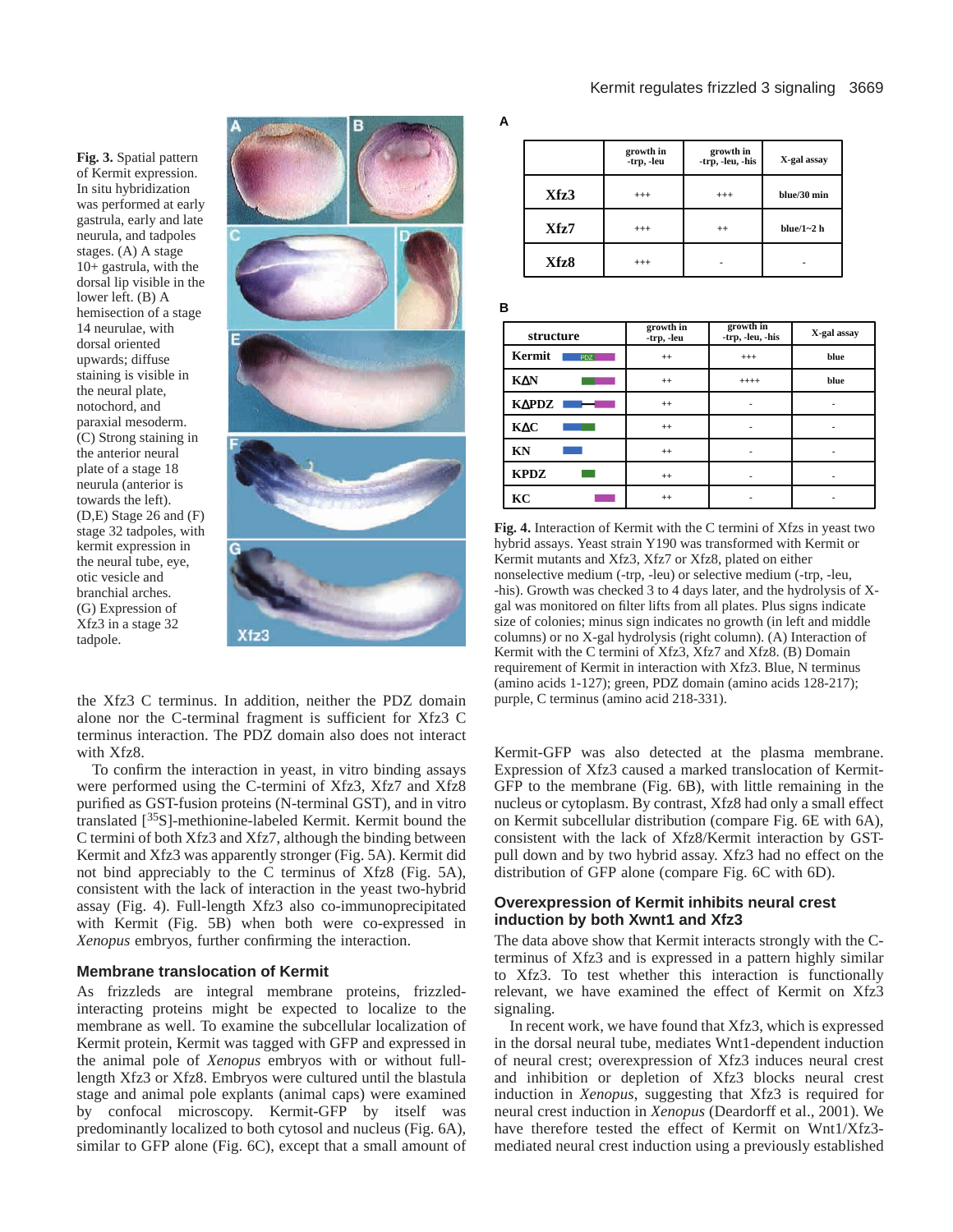## 3670 C. Tan and others



**Fig. 5.** Kermit interacts with Xfzs in vitro and in *Xenopus* embryos. (A) In vitro binding: Xfz3, Xfz7 and Xfz8 C-termini purified as GST-fusion proteins were incubated with 35S-labeled Kermit (in vitro translated). Autoradiography (top panel) shows that Kermit bound strongly to the Xfz3 C terminus and weakly to Xfz7, but not to Xfz8. The lower panel shows Coomassie Brilliant Blue staining of the GST fusion proteins. (B) Co-immunoprecipitation of Kermit and Xfz3. Embryos were injected at the one-cell stage with mRNAs encoding Xfz3 and Myc-tagged Kermit, and cultured until the late blastula stage. Xfz3/Kermit complexes were immunoprecipitated from embryo lysates with anti-Myc antibody and Xfz3 was visualized by Western blotting.

assay in which Wnt-1 (Saint-Jeannet et al., 1997) or Xfz3 (Deardorff et al., 2001) is co-expressed with a neuralizing agent such as chordin or noggin in an ectodermal explant. Expression of neural crest-specific markers such as *Xtwist* and *Xslug* is then measured by RT-PCR (Fig. 7A,B). Overexpression of Kermit inhibited *Xtwist* and *Xslug* induction by Wnt1 or Xfz3 in a dose-dependent manner (Fig. 7A, lanes 4 to 6; Fig. 7B lanes 6 to 10). Kermit had no effect on induction of the neural markers NCAM, Xnrp-1, or the anterior neural marker Xotx2 by chordin (Fig. 7A-C); epidermal keratin was also unaffected by Kermit overexpression (Fig. 7C). Wnt-1 was more sensitive than Xfz3 to overexpressed Kermit, perhaps because Xwnt-1 functions through endogenous Xfz3 (Deardorff et al., 2001), which is present at lower levels than overexpressed Xfz3.

## **Kermit is required for Xfz3 mediated neural crest induction**

The overexpression experiment could indicate that endogenous Kermit is an inhibitor of Xfz3, but it is equally possible that Kermit is required to couple Xfz3 to a downstream effector. In this latter case, overexpression of Kermit might inhibit signaling by binding Xfz3 and the unknown downstream component independently, to prevent coupling between these two components. To distinguish these two possibilities, we blocked the function of Kermit using morpholino antisense oligonucleotides, which inhibit protein translation (Summerton and Weller, 1997) and have recently been demonstrated to be highly effective in depleting β-



(compare A with C). (B) Expression of Xfz3 causes a marked translocation of Kermit to the plasma membrane, with little remaining in the nucleus or cytoplasm. (C) Control expression of GFP, with localization in cytoplasm and nucleus. (D) Xfz3 expression has no effect on the distribution of GFP alone. (E) Xfz8 has only a small effect on Kermit subcellular distribution (compare A with E).

catenin in *Xenopus* embryos (Heasman et al., 2000). Thus, a morpholino antisense oligo (MO) directed against the 5′ untranslated region of Kermit blocks translation of full-length Kermit mRNA in a dose-dependent manner but has no effect on Kermit mRNA that lacked the 5′UTR (Fig. 8A). The kermit-MO reduced or eliminated neural crest induction by Xfz3 (Fig. 8B, compare lanes 4 and 6) but did not block expression of the pan-neural marker NCAM; a control MO had no effect in *Xslug* expression (Fig. 8B, lane 5). Coinjection of Kermit mRNA that lacked the 5′UTR reversed the inhibition (Fig. 8C, compare lane 3 with lane 4), suggesting that the kermit-MO specifically blocked the translation and function of Kermit. These data suggest that Kermit acts as an adaptor to link Xfz3 to a downstream effector. In support of this hypothesis, low level overexpression of Kermit modestly but reproducibly enhanced neural crest induction by Xfz3 (Fig. 7B, compare lanes 5 and 6, and data not shown).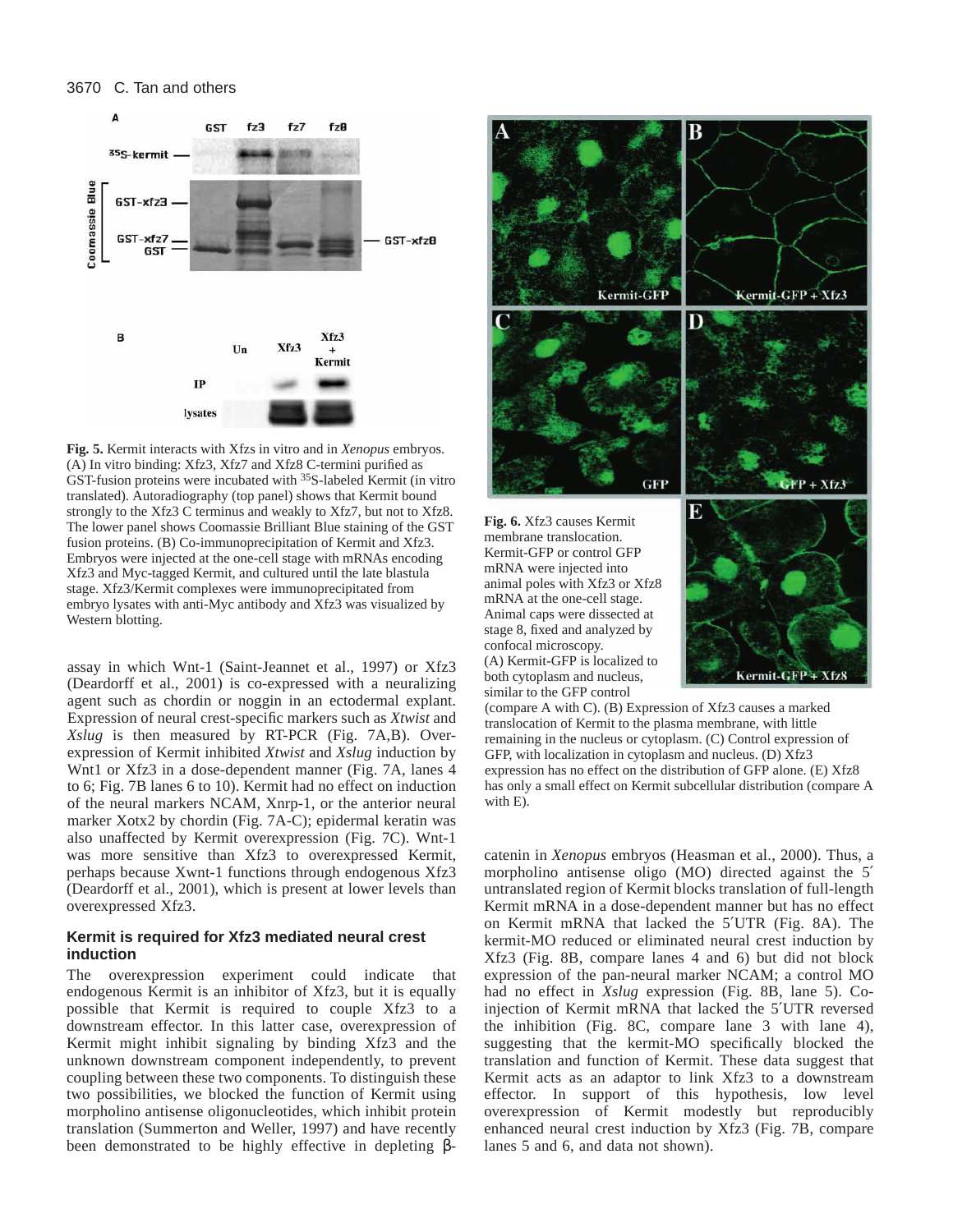



## **DISCUSSION**

We have identified a frizzled interacting gene named Kermit that interacts specifically with Xfz3 and 7 but not with Xfz8. Kermit expression in *Xenopus* embryos parallels the expression of Xfz3 and co-expression of Xfz3 and Kermit results in a dramatic translocation of Kermit to the cell surface. Furthermore, inhibition of Kermit with morpholino antisense oligos inhibits Xfz3-mediated neural crest induction. These

**Fig. 7.** Overexpression of Kermit inhibits neural crest induction by Xwnt1 and Xfz3. mRNAs for chordin, Xwnt1 or Xfz3, and Kermit were injected into the animal pole of fertilized eggs. (A,B) Animal caps were dissected when embryos reached stage 8-9 and RNA was harvested at stage 18 for RT-PCR analysis using primers for *Xtwist*, *Xslug*, *NCAM* or  $EF$ -1 $\alpha$  (as described in the Materials and Methods). (A) Kermit (0.12, 0.25 or 0.5 ng of Kermit mRNA) inhibits Xwnt1 dependent induction of the neural crest marker *Xtwist* in a dosedependent manner. *Xslug* expression was also inhibited (not shown). (B) Kermit (0.004, 0.016, 0.06, 0.25 or 1.0 ng of Kermit mRNA) inhibits *Xslug* and *Xtwist* induction by Xfz3. *EF-1*<sup>α</sup> was used as a loading control. (C) Kermit does not affect expression of neural markers *NCAM*, *Nrp1* and *Xotx2*, or of the epidermal marker *keratin*. Fertilized eggs were injected with mRNA for chordin (0.1 ng), Xwnt1 (0.1 pg), Xfz3 (0.13 ng) and kermit (1.0 ng), as indicated in the figure; animal caps were explanted at stage 8-9 and harvested at stage 25 for RT-PCR, as above.

observations suggest that Kermit is required for Xfz3 signaling in neural crest formation.

Co-expression of frizzleds can also recruit Disheveled (dsh) to the plasma membrane (Yang-Snyder et al., 1996). However, unlike Kermit, dsh is not able to distinguish between Xfz3 and Xfz8; in fact, Xfz2 (Deardorff and Klein, unpublished observation), Xfz3, Xfz7, Xfz8 and rat Fz1 all recruit dsh to the plasma membrane (Rothbacher et al., 2000). This suggests that dsh is a common component for

**Fig. 8.** Kermit is required for neural crest induction by Xfz3. (A) Kermit morpholino antisense oligonucleotide (MO) directed against the 5′UTR of Kermit mRNA blocks translation of Kermit protein. Kermit mRNA was injected into embryos with increasing concentrations of Kermit MO or control MO and embryo lysates were analyzed by western blotting with anti-NIP antibodies (which crossreact with overexpressed Kermit). Translation of Kermit mRNA lacking the 5′UTR was not inhibited by the Kermit MO (20 ng MO; right panel). (B) Depletion of Kermit with antisense MO (4 ng; lane 6) reduces or eliminates neural crest induction by Xfz3 (lanes 4 and 6). Neural crest induction and RT-PCR were performed as in figure 7. Lane 1 is a no reverse transcriptase control; lane 2 shows uninjected control caps (un); lane 3 shows samples expressing chordin alone; lane 4 shows induction of neural crest makers by  $Xfz3 + chordin$ ; lane 5 shows  $Xfz3 + chordin + control$ MO (C); and lane 6 shows Xfz3 + chordin + Kermit-MO (K). (C) Kermit mRNA lacking the 5′UTR rescues



inhibition by Kermit MO. Neural crest induction assay was performed as above. Kermit MO (4 ng) was injected (lanes 3, 4) with (+) or without (−) Kermit mRNA (10 pg) lacking the 5′UTR.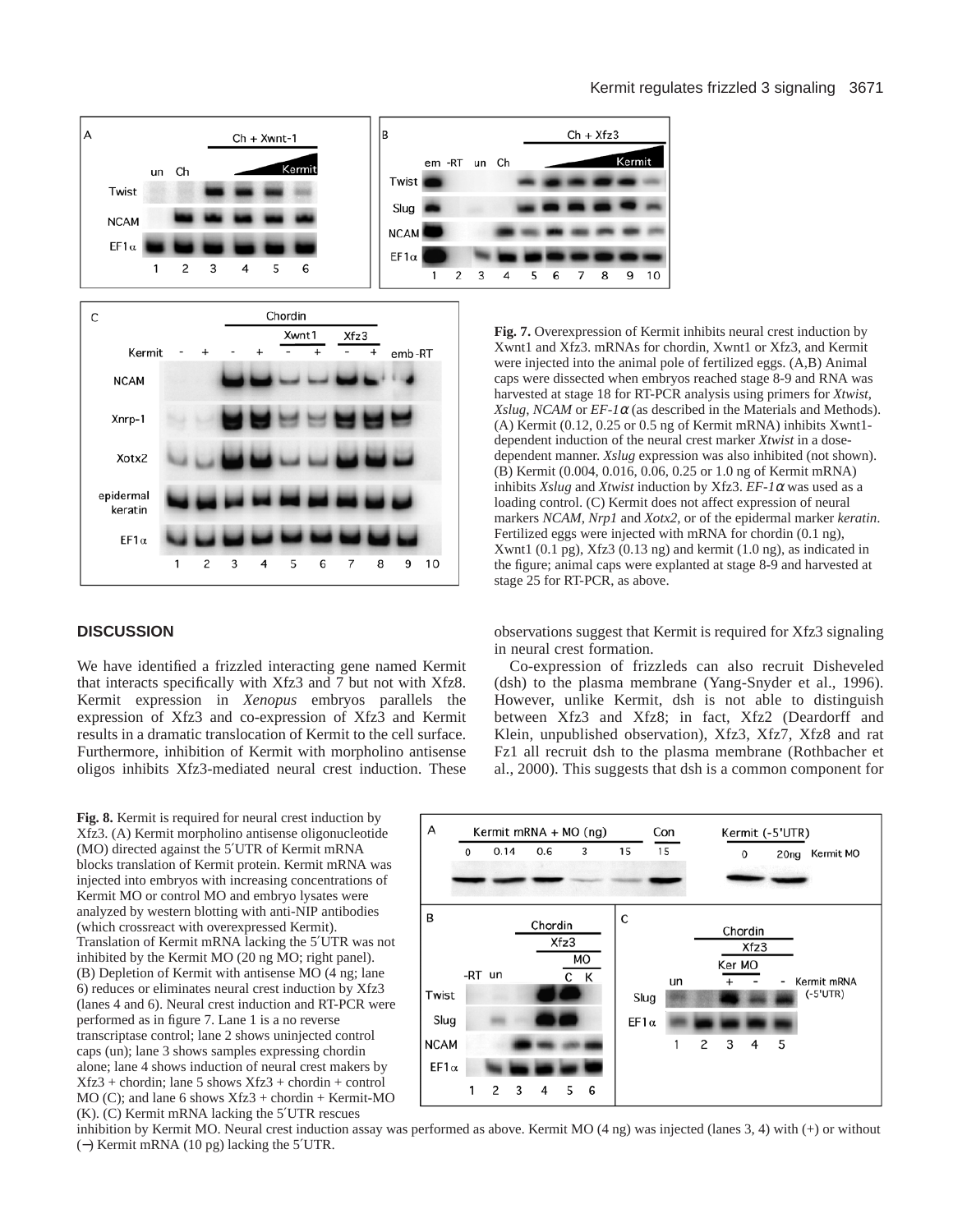multiple frizzled pathways, while Kermit may be pathway specific.

Kermit expression parallels that of Xfz3, consistent with a role in Xfz3 signaling. Although this is most evident in the developing neural tube and neural crest, Kermit and Xfz3 are also expressed maternally and throughout early development. The role of Kermit and Xfz3 at these earlier stages is not known. Whole-mount in situ hybridization analysis does not show localization of Kermit before the gastrula stage, and overexpression has no clear effect on development before the induction of neural crest (data not shown). However, Kermit and Xfz3 are also both expressed in the developing eye. Recently, Xfz3 has been shown to induce ectopic eye formation, and overexpression of Kermit can interfere with endogenous eye formation, consistent with a potential role for Kermit in Xfz3 signaling in the developing eye (Rasmussen et al., 2001).

Several genes have been identified with sequences similar to Kermit. Although a functional role for these genes has not yet been defined, they have been proposed to play roles in vesicular (De Vries et al., 1998) and membrane trafficking (Cai and Reed, 1999), and may regulate the subcellular distribution of M-SemF in brain (Wang et al., 1999). The sequence similarity between Kermit and these other genes suggests that they could be homologues of Kermit, but it is not known yet whether they can interact with Xfz3 or have activities similar to Kermit. Furthermore, the requirement for the C-terminus in addition to the PDZ domain for binding to Xfz3 distinguishes Kermitfrizzled interactions from the mammalian Kermit-related molecules, for which the PDZ domain alone appears to be sufficient for binding to target molecules (De Vries et al., 1998; Rousset et al., 1998). It is also unclear why these Kermit-like proteins interact with molecules as diverse as GLUT1, syndecan, RGS-GAIP, TAX, M-SemF and neuropilin 1. These related PDZ domain-containing proteins may have multiple functions, which could explain why Kermit has not shown up in genetic screens for wnt/frizzled pathway components. Two other Kermit-like genes are present in the recently released human genome database, but the roles of these related genes are also not known. In addition, we have identified a Kermitrelated gene (Kermit 2) expressed in early *Xenopus* embryos (Aaron Gitler, C. T. and P. S. K., unpublished); this Kermit 2 could represent a redundant gene or may interact with other frizzleds, such as Xfz8, that do not bind to Kermit.

Our data suggest that Kermit is required for Xfz3 induction of neural crest in neuralized explants and that Kermit may function as an adaptor between Xfz3 and a downstream component of the pathway. Overexpression of Kermit inhibits Xfz3 signaling in neural crest formation, but this could be through binding of Kermit independently to both Xfz3 and this downstream component, interfering with the normal function of Kermit. Thus, high levels of Kermit prevent coupling, while low levels of Kermit could facilitate coupling. A candidate for this postulated effector downstream of Kermit has not been identified. So far, attempts to show direct interaction between Kermit and dishevelled have not been successful. An interesting but speculative possibility is that Kermit could regulate G-protein-mediated signaling, as proposed for GIPC and M-SemF (Wang et al., 1999). In support of this idea, mouse fz3 has been shown to activate protein kinase C, which has been suggested to be through G proteins (Sheldahl et al., 1999).

However, Wnts appear to function through the canonical Wnt pathway in neural crest induction, as overexpression of GSK-3β blocks neural crest induction by Wnts (Saint-Jeannet et al., 1997). We would propose that fz3 can activate both canonical and noncanonical pathways, depending on cellular context, as observed for *Drosophila* fz (Bhanot et al., 1999; Bhat, 1998; Chen and Struhl, 1999; Kennerdell and Carthew, 1998; Rulifson et al., 2000) and Xfz7 (Djiane et al., 2000; Medina et al., 2000; Sheldahl et al., 1999; Sumanas et al., 2000). Whether Kermit plays a role in coupling to both pathways or in specifying the downstream pathway used by Xfz3 is a topic for future study.

An important caveat to our observations is that we have so far been unable to observe inhibition of neural crest formation in whole embryos after depletion of Kermit with the morpholino antisense oligo; this negative result could indicate the presence of a compensating or redundant activity in whole embryos that is absent in the animal cap explants. In support of this, we have recently identified a second kermit gene (67% amino acid similarity with Kermit 1) that is expressed in early *Xenopus* embryos. Additional work will be required to test whether Kermit 2 is redundant with Kermit 1 in embryos.

In conclusion, we have identified a frizzled interacting gene named Kermit, which interacts specifically with Xfz3 (and more weakly with Xfz7). Xfz3, but not Xfz8, strongly recruits Kermit to the plasma membrane in *Xenopus*. At neurula and tailbud stages, Kermit is highly localized in the anterior neural tissue, similar to Xfz3, and depletion of Kermit blocks neural crest induction by Xfz3. Based on these observations, we propose that Kermit is a frizzled 3 interacting protein that directly mediates endogenous frizzled 3 signaling in the dorsal neural tube.

We thank Alan Wolfe and Richard Harland for their libraries; Stephen Strittmatter and Randy Reed for antibodies; M. J. Birnbaum, H.-C. Huang, T. R. Kadesch, D. S. Kessler, M. A. Lemmon, M. C. Mullins, S. H. Zigmond, P. Raju, C. M. Hedgepeth, C. Phiel and T. O'Brien for helpful discussions; Ralph Rupp for plasmid; and Rebecca Spokony and Emily Magner for technical help. We are also indebted to Tae Ho Shin, Craig Mello and Hitoshi Sawa. J.-P. S.-J. is supported by a grant from the Whitehall Foundation, P. S. K. is an assistant investigator in the Howard Hughes Medical Institute.

## **REFERENCES**

- **Bhanot, P., Brink, M., Samos, C. H., Hsieh, J. C., Wang, Y., Macke, J. P., Andrew, D., Nathans, J. and Nusse, R.** (1996). A new member of the frizzled family from Drosophila functions as a Wingless receptor. *Nature* **382**, 225-230.
- **Bhanot, P., Fish, M., Jemison, J. A., Nusse, R., Nathans, J. and Cadigan, K. M.** (1999). Frizzled and DFrizzled-2 function as redundant receptors for Wingless during Drosophila embryonic development. *Development* **126**, 4175-4186.
- **Bhat, K. M.** (1998). frizzled and frizzled 2 play a partially redundant role in wingless signaling and have similar requirements to wingless in neurogenesis. *Cell* **95**, 1027-1036.
- **Boutros, M., Paricio, N., Strutt, D. I. and Mlodzik, M.** (1998). Dishevelled activates JNK and discriminates between JNK pathways in planar polarity and wingless signaling. *Cell* **94**, 109-118.
- **Cadigan, K. M. and Nusse, R.** (1997). Wnt signaling: a common theme in animal development. *Genes Dev.* **11**, 3286-3305.
- **Cai, H. and Reed, R. R.** (1999). Cloning and characterization of neuropilin-1-interacting protein: a PSD- 95/Dlg/ZO-1 domain-containing protein that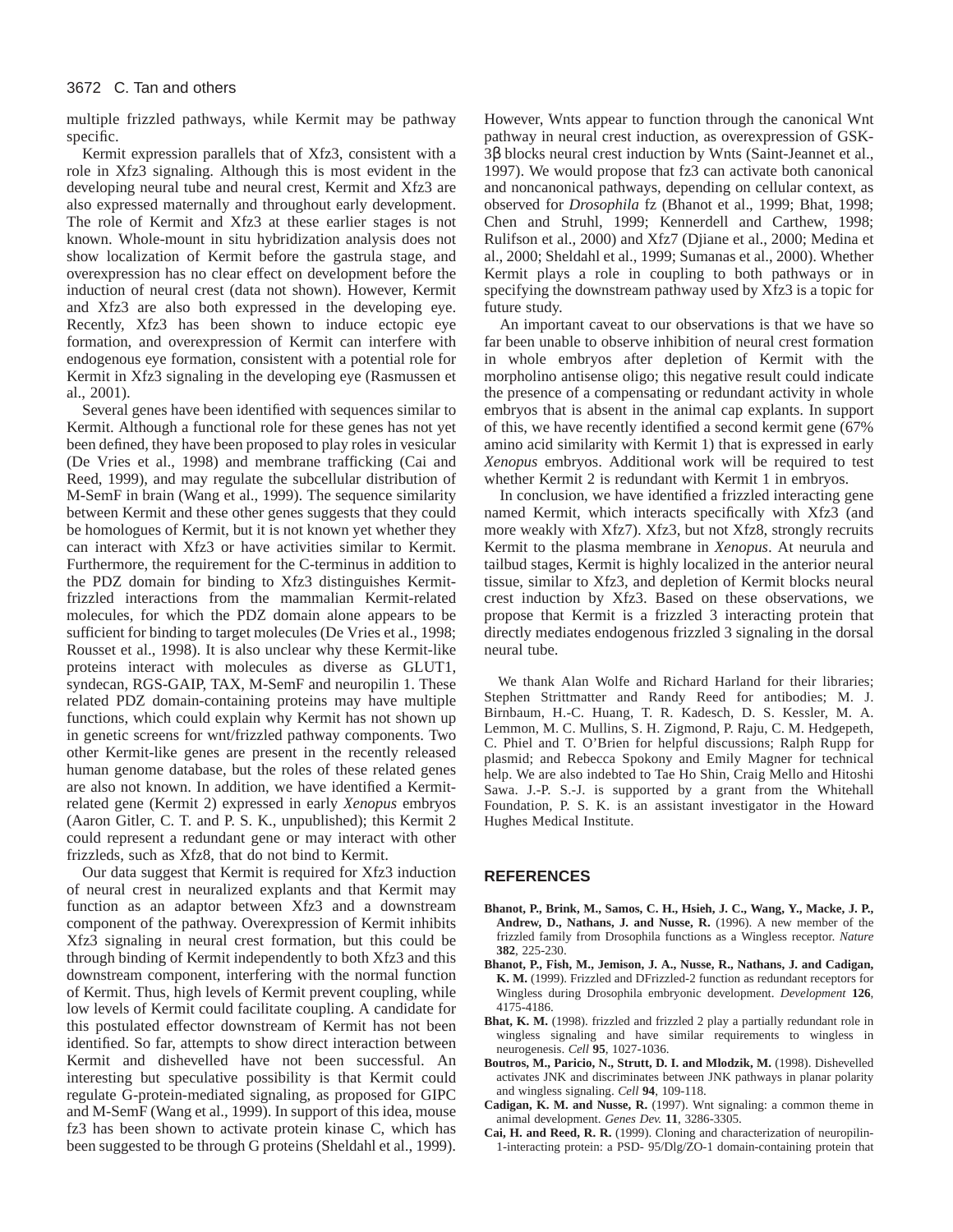interacts with the cytoplasmic domain of neuropilin-1. *J. Neurosci* **19**, 6519- 6527.

- **Chen, C. M. and Struhl, G.** (1999). Wingless transduction by the Frizzled and Frizzled2 proteins of Drosophila. *Development* **126**, 5441-5452.
- **De Vries, L., Lou, X., Zhao, G., Zheng, B. and Farquhar, M. G.** (1998). GIPC, a PDZ domain containing protein, interacts specifically with the C terminus of RGS-GAIP. *Proc. Natl. Acad. Sci. USA* **95**, 12340-12345.
- **Deardorff, M. A. and Klein, P. S.** (1999). *Xenopus* frizzled-2 is expressed highly in the developing eye, otic vesicle and somites. *Mech. Dev.* **87**, 229- 233.
- **Deardorff, M. A., Tan, C., Conrad, L. J. and Klein, P. S.** (1998). Frizzled-8 is expressed in the Spemann organizer and plays a role in early morphogenesis. *Development* **125**, 2687-2700.
- **Deardorff, M. A., Tan, C., Saint-Jeanet, J.-P. and Klein, P. S.** (2001) A role for frizzled 3 in neural crest development. *Development* **128**, 3655-3663.
- **Dierick, H. and Bejsovec, A.** (1999). Cellular mechanisms of wingless/Wnt signal transduction. *Curr. Top. Dev. Biol.* **43**, 153-190.
- **Djiane, A., Riou, J., Umbhauer, M., Boucaut, J. and Shi, D.** (2000). Role of frizzled 7 in the regulation of convergent extension movements during gastrulation in *Xenopus* laevis. *Development* **127**, 3091-3100.
- **Dong, H., O'Brien, R. J., Fung, E. T., Lanahan, A. A., Worley, P. F. and Huganir, R. L.** (1997). GRIP: a synaptic PDZ domain-containing protein that interacts with AMPA receptors. *Nature* **386**, 279-284.
- **Fields, S. and Song, O.** (1989). A novel genetic system to detect proteinprotein interactions. *Nature* **340**, 245-246.
- **Heasman, J., Kofron, M. and Wylie, C.** (2000). β-Catenin signaling activity dissected in the early *Xenopus* embryo: a novel antisense approach. *Dev. Biol.* **222**, 124-134.
- **Hsieh, J. C., Rattner, A., Smallwood, P. M. and Nathans, J.** (1999). Biochemical characterization of Wnt-frizzled interactions using a soluble, biologically active vertebrate Wnt protein. *Proc. Natl. Acad. Sci. USA* **96**, 3546-3551.
- **Itoh, K., Jacob, J. and Y Sokol, S.** (1998). A role for *Xenopus* Frizzled 8 in dorsal development. *Mech. Dev.* **74**, 145-157.
- **Jones, K. H., Liu, J. and Adler, P. N.** (1996). Molecular analysis of EMSinduced frizzled mutations in Drosophila melanogaster. *Genetics* **142**, 205- 215.
- **Kennerdell, J. R. and Carthew, R. W.** (1998). Use of dsRNA-mediated genetic interference to demonstrate that frizzled and frizzled 2 act in the wingless pathway. *Cell* **95**, 1017-1026.
- **Krasnow, R. E., Wong, L. L. and Adler, P. N.** (1995). Dishevelled is a component of the frizzled signaling pathway in Drosophila. *Development* **121**, 4095-4102.
- **LaBonne, C. and Bronner-Fraser, M.** (1998). Neural crest induction in *Xenopus*: evidence for a two-signal model. *Development* **125**, 2403-2414.
- **Liu, P., Wakamiya, M., Shea, M. J., Albrecht, U., Behringer, R. R. and Bradley, A.** (1999). Requirement for Wnt3 in vertebrate axis formation. *Nat. Genet.* **22**, 361-365.
- **Medina, A., Reintsch, W. and Steinbeisser, H.** (2000). *Xenopus* frizzled 7 can act in canonical and non-canonical wnt signaling pathways: implications on early patterning and morphogenesis. *Mech. Dev.* **92**, 227-237.
- **Moon, R. T., Brown, J. D. and Torres, M.** (1997). WNTs modulate cell fate and behavior during vertebrate development. *Trends Genet.* **13**, 157- 162.
- **Nasevicius, A., Hyatt, T., Kim, H., Guttman, J., Walsh, E., Sumanas, S., Wang, Y. and Ekker, S. C.** (1998). Evidence for a frizzled-mediated wnt pathway required for zebrafish dorsal mesoderm formation. *Development* **125**, 4283-4292.
- **Newport, J. and Kirschner, M.** (1982). A major developmental transition in early *Xenopus* embryos: 1. Characterization and timing of cellular changes at the midblastula transition. *Cell* **30**, 675-686.
- **Nieuwkoop, P. D. and Faber, J.** (1967). *Normal table of* Xenopus laevis *(Daudin)*. Amsterdam: North Holland Publishing Company.
- **Nusse, R. and Varmus, H. E.** (1992). Wnt genes. *Cell* **69**, 1073-1087.
- Parr, B. A. and McMahon, A. P. (1994). Wnt genes and vertebrate development. *Curr. Opin. Genet. Dev.* **4**, 523-528.
- **Pinson, K. I., Brennan, J., Monkley, S., Avery, B. J. and Skarnes, W. C.** (2000). An LDL-receptor-related protein mediates Wnt signalling in mice. *Nature* **407**, 535-538.
- **Rasmussen, J. T., Deardorff, M. A., Tan, C., Rao, M. S., Klein, P. S. and** Vetter, M. L. (2001). Regulation of eye development by frizzled signaling in Xenopus. *Proc. Natl. Acad. Sci. USA* **98**, 3861-3866.
- **Rothbacher, U., Laurent, M. N., Deardorff, M. A., Klein, P. S., Cho, K. W. and Fraser, S. E.** (2000). Dishevelled phosphorylation, subcellular

localization and multimerization regulate its role in early embryogenesis. *EMBO J.* **19**, 1010-1022.

- **Rousset, R., Fabre, S., Desbois, C., Bantignies, F. and Jalinot, P.** (1998). The C-terminus of the HTLV-1 Tax oncoprotein mediates interaction with the PDZ domain of cellular proteins. *Oncogene* **16**, 643-654.
- **Rulifson, E. J., Wu, C.-H. and Nusse, R.** (2000). Pathway specificity by the bifunctional receptor frizzled is determined by affinity for wingless. *Mol. Cell* **6**, 117-126.
- **Saint-Jeannet, J. P., He, X., Varmus, H. E. and Dawid, I. B.** (1997). Regulation of dorsal fate in the neuraxis by Wnt-1 and Wnt-3a. *Proc. Natl. Acad. Sci. USA* **94**, 13713-13718.
- **Sawa, H., Lobel, L. and Horvitz, H. R.** (1996). The Caenorhabditis elegans gene lin-17, which is required for certain asymmetric cell divisions, encodes a putative seven-transmembrane protein similar to the Drosophila frizzled protein. *Genes Dev.* **10**, 2189-2197.
- **Sheldahl, L. C., Park, M., Malbon, C. C. and Moon, R. T.** (1999). Protein kinase C is differentially stimulated by wnt and frizzled homologs in aGprotein-dependent manner. *Curr. Biol.* **9**, 695-698.
- **Shi, D. L. and Boucaut, J. C.** (2000). *Xenopus* frizzled 4 is a maternal mRNA and its zygotic expression is localized to the neuroectoderm and trunklateral plate mesoderm. *Mech. Dev.* **94**, 243-245.
- **Shi, D. L., Goisset, C. and Boucaut, J. C.** (1998). Expression of Xfz3, a *Xenopus* frizzled family member, is restricted to the early nervous system. *Mech. Dev.* **70**, 35-47.
- **Slusarski, D. C., Corces, V. G. and Moon, R. T.** (1997). Interaction of Wnt and a Frizzled homologue triggers G-protein-linked phosphatidylinositol signalling. *Nature* **390**, 410-413.
- **Strutt, D. I., Weber, U. and Mlodzik, M.** (1997). The role of RhoA in tissue polarity and Frizzled signalling. *Nature* **387**, 292-295.
- **Sumanas, S., Strege, P., Heasman, J. and Ekker, S. C.** (2000). The putative wnt receptor *Xenopus* frizzled-7 functions upstream of beta-catenin in vertebrate dorsoventral mesoderm patterning. *Development* **127**, 1981-1990.
- **Summerton, J. and Weller, D.** (1997). Morpholino antisense oligomers: design, preparation, and properties. *Antisense Nucleic Acid Drug Dev.* **7**, 187-195.
- **Tamai, K., Semenov, M., Kato, Y., Spokony, R., Liu, C., Katsuyama, Y., Hess, F., Saint-Jeannet, J. P. and He, X.** (2000). LDL-receptor-related proteins in Wnt signal transduction. *Nature* **407**, 530-535.
- **Turner, D. L. and Weintraub, H.** (1994). Expression of achaete-scute homolog 3 in *Xenopus* embryos converts ectodermal calls to a neural fate. *Genes Dev.* **8**, 1434-1447.
- **Ullmer, C., Schmuck, K., Figge, A. and Lubbert, H.** (1998). Cloning and characterization of MUPP1, a novel PDZ domain protein. *FEBS Lett.* **424**, 63-68.
- **Umbhauer, M., Djiane, A., Goisset, C., Penzo-Mendez, A., Riou, J. F., Boucaut, J. C., Shi, D. L.** (2000). The C-terminal cytoplasmic Lys-thr-X-X-X-Trp motif in frizzled receptors mediates Wnt/β-catenin signalling. *EMBO J.* **19**, 4944-4954.
- **Vinson, C. R., Conover, S. and Adler, P. N.** (1989). A Drosophila tissue polarity locus encodes a protein containing seven potential transmembrane domains. *Nature* **338**, 263-264.
- **Vize, P. D., Hemmati-Brivanlou, A., Harland, R. and Melton, D. A.** (1991). Assays for gene function in developing *Xenopus* embryos. In Xenopus laevis*: Practical Uses in Cell and Molecular Biology*. Vol. 36 (ed. B. K. Kay and H. B. Peng), pp. 361-381. Boston, MA: Academic Press.
- **Wang, L. H., Kalb, R. G. and Strittmatter, S. M.** (1999). A PDZ protein regulates the distribution of the transmembrane semaphorin, M-SemF. *J. Biol. Chem.* **274**, 14137-14146.
- **Wang, Y., Macke, J. P., Abella, B. S., Andreasson, K., Worley, P., Gilbert, D. J., Copeland, N. G., Jenkins, N. A. and Nathans, J.** (1996). A large family of putative transmembrane receptors homologous to the product of the Drosophila tissue polarity gene frizzled. *J. Biol. Chem.* **271**, 4468- 4476.
- **Wehrli, M., Dougan, S. T., Caldwell, K., O'Keefe, L., Schwartz, S., Vaizel-Ohayon, D., Schejter, E., Tomlinson, A. and DiNardo, S.** (2000). arrow encodes an LDL-receptor-related protein essential for Wingless signalling. *Nature* **407**, 527-530.
- **Wheeler, G. N. and Hoppler, S.** (1999). Two novel *Xenopus* frizzled genes expressed in developing heart and brain. *Mech. Dev.* **86**, 203-207.
- **Wilson, P. A. and Melton, D. A.** (1994). Mesodermal patterning by an inducer gradient depends on secondary cell-cell communication. *Curr. Biol.* **4**, 676- 686.
- **Wodarz, A. and Nusse, R.** (1998). Mechanisms of Wnt signaling in development. *Annu. Rev. Cell Dev. Biol.* **14**, 59-88.